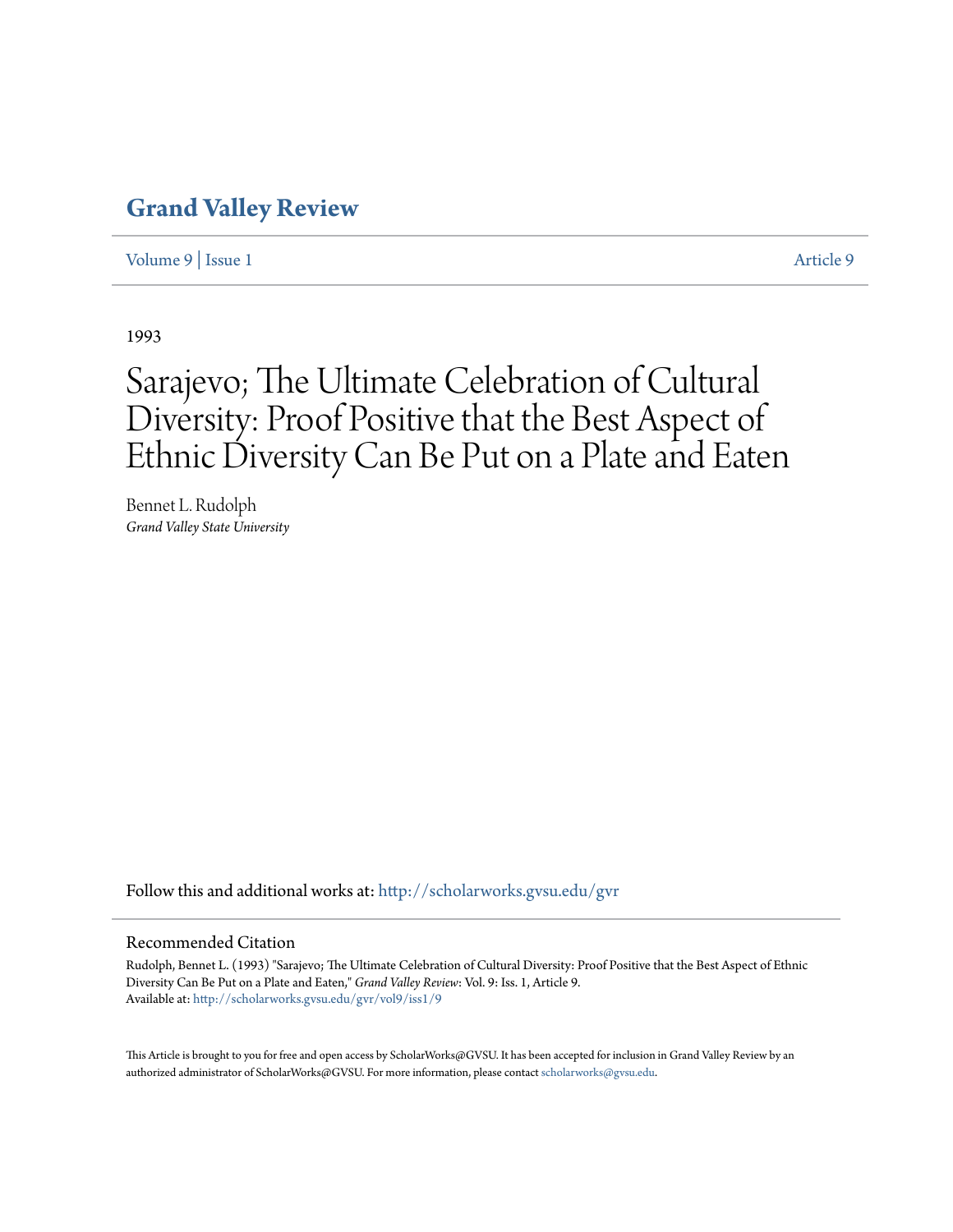## **SARAJEVO; THE ULTIMATE CELEBRATION OF CULTURAL DIVERSITY: PROOF POSITIVE THAT THE BEST ASPECT OF ETHNIC DIVERSITY CAN BE PUT ON A PLATE AND EATEN**

### *Bennett L. Rudolph*

As I scan the New York Times for this week's list of tragedies in Bosnia, I cannot help but think of my own brief visit to Sarajevo more than ten years ago as part of Grand Valley's delegation to our sister institution in what was then referred to as Yugoslavia. For me it was such a happy occasion. Good food and drink with friendly and bright Serbs, Croats, and Muslims. I was well aware of Yugoslavia's unfortunate history, but at the time I wasn't fully conscious of which of my hosts belonged to which ethnic group. To an outsider like me they all seemed to get along well together. Knowing it was a sensitive issue, I never asked anyone which ethnic group they belonged to or what their parents had done during the 1940's. Being of Jewish heritage and having lost a considerable number of relatives during the holocaust, I didn't really want to know. The extent to which the Bosnians were different from one another only added to my interest and fascination with the region, and increased the diversity of food, drink, art, song and dance.

I remember many toasts, and I am sure that because of my jovial states, I have forgotten many others that began with such lines as, "There will always be a Bosnia!" I went along with this and happily drank my plum brandy even though I knew that in reality there had never been a Bosnia, just Serbs, Croats, and Muslims.

What has occurred in Bosnia since my joyful visit reinforces for me an old human lesson. While it is currently in vogue for academics to "celebrate cultural diversity," the hard truth is that ethnic diversity is atavistic and has a dark side. Ethnic diversity essentially emerged with primitive humans from the caves in which people dwelled. It is based on the premise that we must kill the stranger before the stranger kills us. People with different backgrounds or traditions are the most dangerous thing on earth, since they are much more likely to attack than a bear, a lion, or other wild animals. For hundreds of thousands of years all living creatures on this earth learned that the chance of being killed by a stranger is much greater than the chance of being killed by the forces of nature such as lightning, storms, cold, or fire. It therefore became the prime duty of all organisms to immediately kill strangers that were encountered. If they did not, the stranger would assuredly kill them and their relatives, given a chance to do so.